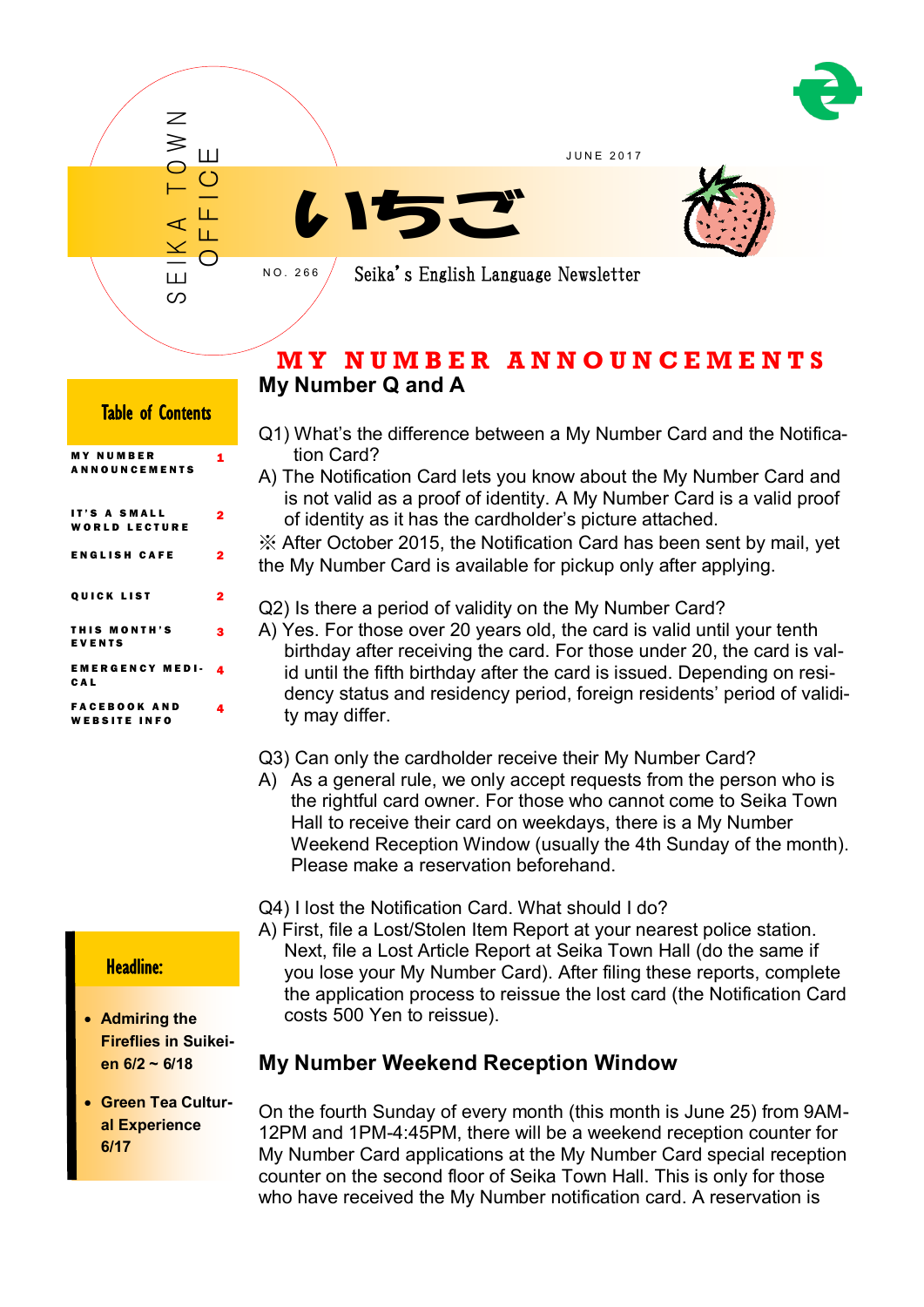

### いちご Page 2 とのこと Page 2 とのこと アイディング・プレート こうしょうかい Page 2

required and must be made when Seika Town Hall is open. NOTE: The schedule may change due to maintenance or other circumstances.

#### **Contact: General Services Counter TEL: 0774-95-1915 E-mail: madoguchi@town.seika.lg.jp**

# **I T ' S A S M A L L W O R L D L E C T U R E**

# **Learning about the World from the Dining Table**

Let's learn about world cultures and lifestyles through food! This is a workshop that gives you a chance to think about how your food culture is similar and different from other cultures. From this we will go on to think about global issues related to these cultures.

When: June 18 (Sun), 2PM - 4PM Where: Seika Town Exchange Hall (2F) Capacity: First 40 people (Parents or guardians must accompany any children younger than fourth grade) Application: Please apply through the application form on the Seika Global Network homepage.

**Contact: Seika Global Network E-mail: seika-global-net-info@zeus.eonet.ne.jp** 

# **E N G L I S H C A F E**

When: July 16 (Sun), 10:00 AM to 12:00 PM Where: Mukunoki Center Classroom, 3rd Floor Details: Watch an English presentation, freely speak in English, listen to music, sing songs and enjoy meeting other people. Foreign participants are welcome! Cost: 500 Yen (Bring your own drink and snacks) ※No reservation required, just show up Contact Info: Seika Global Network Representative Wakita TEL: 090-2191-9864

### **OUICK LIST.**

Hello and welcome to the Quick List! Each week we will present a short list of vocabulary that you can quickly put to use in daily life.

This Week's Theme: Geography

Please send me feedback! Is this list at a good level? Too hard? Too easy? Also, if you have topic suggestions please tell me what you want to learn!

|  | 1. 地球 ー ちきゅう ー Earth                                     |                                     |
|--|----------------------------------------------------------|-------------------------------------|
|  | 2. 大陸 – たいりく – continent                                 |                                     |
|  | 3. $\boxplus -\langle \text{C} - \text{country} \rangle$ |                                     |
|  | 4. 海洋 – かいよう – ocean                                     |                                     |
|  | 5. 砂漠 ー さばく ー desert                                     |                                     |
|  |                                                          | 6. 山脈 ー さんみゃく ー mountain range      |
|  |                                                          | 7. 登る – のぼる – to climb (a mountain) |
|  | 8. 凍原 ー とうげん ー tundra                                    |                                     |
|  | 9. 谷 ー たに ー valley                                       |                                     |
|  | 10. 沼 — ぬま — swamp                                       |                                     |
|  |                                                          |                                     |

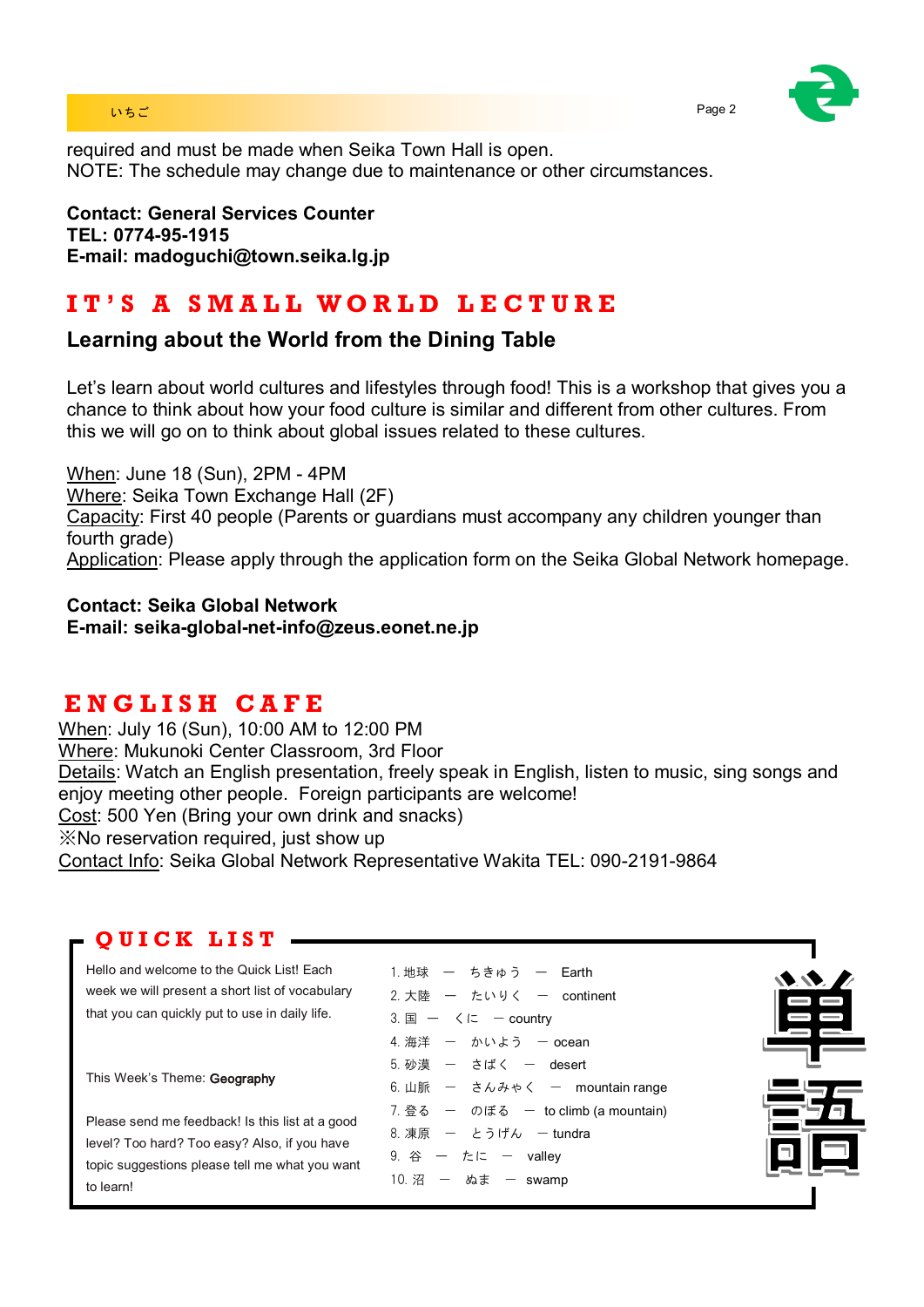

### THIS MONTH'S EVENTS

| Day<br>Time                         |                 | <b>Details</b>                     | <b>Place</b>                             |  |
|-------------------------------------|-----------------|------------------------------------|------------------------------------------|--|
| June 2 - June 18<br>(Friday-Monday) | 19:00 - 21:30   | Admiring the Fireflies in Suikeien | Keihanna Commemorative Park,<br>Suikeien |  |
|                                     |                 |                                    |                                          |  |
| June 17 (Sat)                       | $13:30 - 16:00$ | Green Tea Cultural Experience      | Yamashirokyodo Museum                    |  |

| Mukunoki Center |                 |                         |  |
|-----------------|-----------------|-------------------------|--|
| Day             | Time            | Details                 |  |
| 6/7 (Wed)       | 15:00 - 17:00   | <b>Table Tennis Day</b> |  |
| 6/11 (Sun)      | $9:00 - 12:00$  | Smile Sports Arena      |  |
| 6/14 (Wed)      | 15:00 - 17:00   | <b>Table Tennis Day</b> |  |
| 6/21 (Wed)      | $15:00 - 17:00$ | Table Tennis Day        |  |
| 6/28 (Wed)      |                 | Closed                  |  |

| <b>Health Center</b> |           |                                |  |
|----------------------|-----------|--------------------------------|--|
| Day                  | Time      | Details                        |  |
| 6/14 (Wed)           | $13:00 -$ | 3.5 Yr-Old Health Checkup      |  |
| 6/22 (Thurs)         | $13:00 -$ | 1.5 Yr-Old Health Checkup      |  |
| 6/23 (Fri)           | $13:00 -$ | 2 Yr-Old Dental Health Checkup |  |
| 6/28 (Wed)           | $13:00 -$ | $9 \sim 10$ Month-Old Checkup  |  |
| 6/29 (Thurs)         | $13:00 -$ | $3 \sim 4$ Month-Old Checkup   |  |

### **E V E N T S**

#### **Admiring the Fireflies in Suikeien**

When: Every Friday through Monday, June 2nd (Fri) until June 18th (Sun), 7PM to 9:30 PM (Reception is until 9PM) Where: Keihanna Commemorative Park, Suikeien Admission: General Admission 400 Yen, Elementary and Middle School Students 200 Yen (Preschoolers are free) Details: Come out and enjoy the flickering lights of the fireflies as they flutter around the park.

#### **Green Tea Cultural Experience**

When: June 17 (Sat), 1:30PM~4PM Where: Yamashirokyodo Museum Admission: 300 Yen (separate fee to enter the building) Capacity: First 20 people to apply to the below by June 10 Details: The legendary Kaseyama earthenware will be on exhibit. We will also drink green tea out of the Kaseyama pottery. Contact: Yamashirokyodo Museum, General Affairs Division TEL: 0774-86-5199, excluding Mondays, every day from 9AM~4:30PM E-mail: yamasiro-s-soumu@pref.kyoto.lg.jp

#### **K E I H A N N A M I N I - C O N C E R T**

### In The Atrium Lobby

Date: ① June 14 (Wed) ② June 28 (Wed) Time: 12:15 PM - 12:45 PM Songs: ① Liszt Ferenc, "Mephisto Waltz" (Piano) ② Georges Bizet, Selections from "Children's Games, Op.22" (Piano) Contact: Keihanna Plaza Puchi Concert Committee TEL: 0774-95-3361 WEBSITE: https://www.keihannaplaza.co.jp/event/concert/